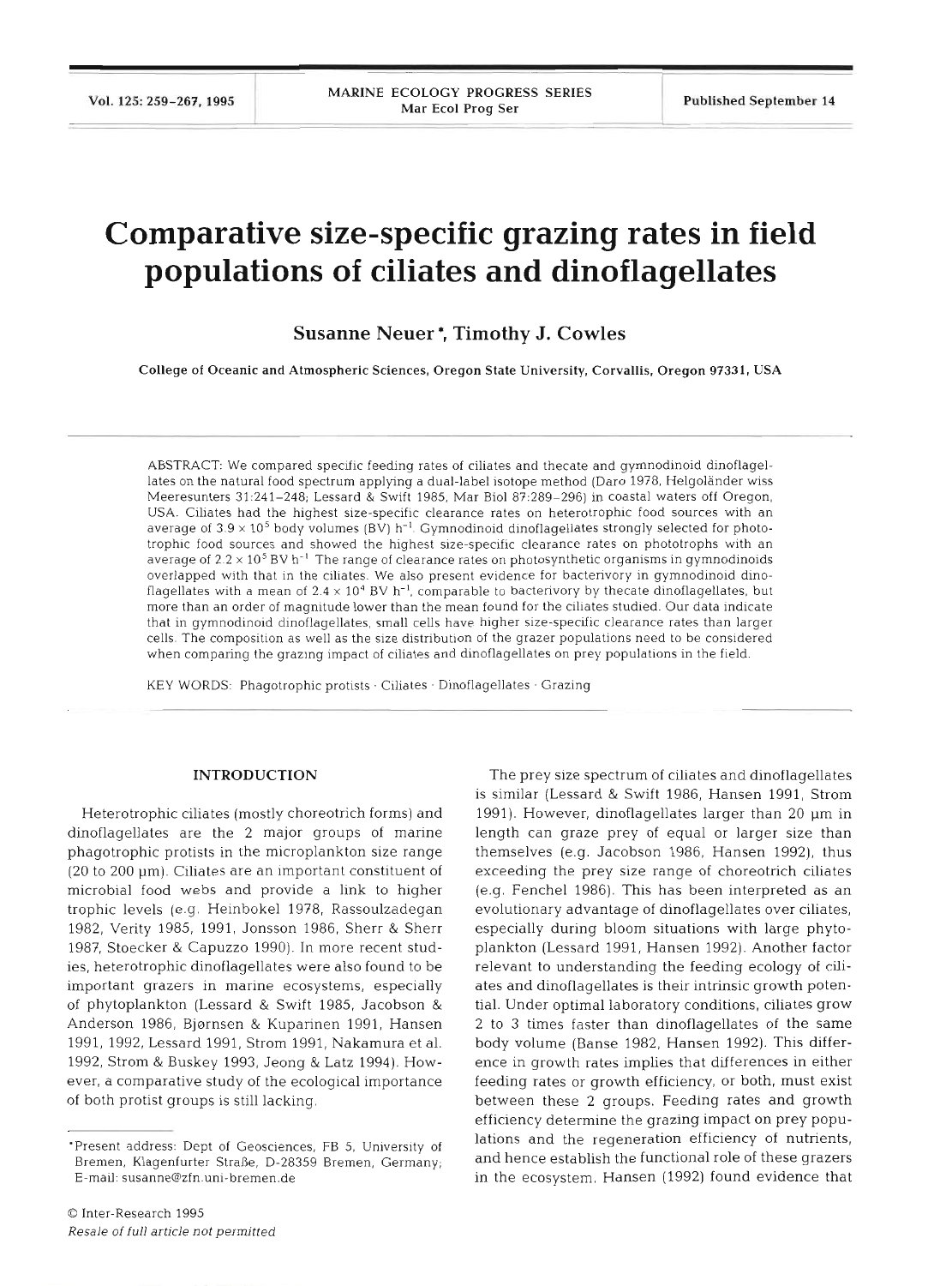the growth efficiency of dinoflagellates might be lower than that of other phagotrophic protists, including ciliates.

In this study we investigated how specific clearance rates of the 2 groups compare in the field. Using a cellspecific grazing assay, the dual-label isotope technique (Daro 1978, Lessard & Swift 1985), we were able to compare size-specific feeding rates of field populations of ciliates and dinoflagellates grazing on the natural food spectrum. We found that the ability to ingest phototrophic food compared well among ciliates and dinoflagellates, but that size-specific bacterivory was higher in ciliates.

# METHODS

Experimental setup. A total of 19 grazing experiments using the dual-label isotope method were performed in the upwelling system off Oregon, USA, during 1990 and 1991. The 2 isotopes were  $^{14}$ C-bicarbonate and 3H-thymidine, labelling phototrophic and heterotrophic (mainly heterotrophic bacteria) food sources, respectively. Water was collected using 5 1 Niskin bottles at bimonthly to monthly intervals in 1990 and 1991 from 7 to 9 m depth in nearshore waters west of Newport. The collected water was immediately transferred to acid-washed polycarbonate carboys that were cooled with running surface seawater and shaded during transit to the laboratory. The carboys then were stored at 10°C (approximate **in situ** temperature; Neuer 1992). The experimental procedures follow those outlined in Lessard & Swift (1985). About 7 h after collection, water from the carboys was incubated in three or four 250 m1 acid-cleaned polycarbonate bottles with  $1 \mu$ Ci ml<sup>-1</sup> of tritiated thymidine (hereafter  ${}^{3}$ H; specific activity 68 Ci mmol<sup>-1</sup>) and  ${}^{14}$ C-bicarbonate (hereafter  ${}^{14}C$ ; specific activity 56 mCi mmol<sup>-1</sup>) (both isotopes were obtained from ICN Chemical and Radioisotope, Irvine, CA, USA). In some experiments carried out in 1990, 1 to 3 1 of water from the carboys was first collected over a submerged 20  $\mu$ m Nitex mesh to concentrate the particulate fraction  $>20$   $\mu$ m, mixed with unscreened water from the carboys and then filled into the bottles. The bottles were incubated at 10°C for 1 to 3 h at 100  $\mu$ mol photons  $m^{-2}$  s<sup>-1</sup> (photosynthetically available radiation, PAR) from fluorescent light tubes.

Determination of radiolabel uptake in the particulate fraction. At the end of the incubation, replicate aliquots were filtered from each flask onto 0.2 pm polycarbonate filters (Poretics) to determine the radiolabel taken up by the total particulate fraction. **A** second set of replicate aliquots was prefiltered through a 20 pm Nitex mesh, prior to filtration onto 0.2 pm filters, to determine the activity of the fraction smaller than

20 pm. Because only 1 flask could be processed at a time, flasks were maintained at  $4^{\circ}$ C in the dark from the end of incubation until filtration to minimize continued uptake and transfer of label by the organisms inside the flasks. The filters, including the rim, were carefully rinsed 3 times with 0.2 pm filtered water collected from the same site to remove all isotope not fixed in the particulate fraction, and placed into 20 m1 scintillation vials. The efficiency of this washing procedure was tested by determining the activity of filters containing cells from pasteurized (70°C, 20 min) flasks. The heat-killed cells contained less than 1 % of isotope compared to filters containing live cells (see below), evidence for the efficient removal of the dissolved isotope from the filters.

Determination of radiolabel in the grazers. The remaining water in each flask was filtered through a submerged beaker that had a 10 or 20 µm Nitex mesh as bottom to concentrate the particulate fraction containing the grazers. The beaker with the cells was transferred 3 times into unlabeled water to remove label not contained in cells. The organisms retained on the filters were kept suspended in filtered seawater and refrigerated at 4°C until isolation (less than 1 h after filtration). Heterotrophic ciliates and dinoflagellates were isolated quickly with drawn-out micropipettes under a dissecting microscope and then transferred through 3 rinses of filtered seawater (to wash off any remaining label). Before the cells were pipetted into 20 m1 scintillation vials, their dimensions were measured using a Zeiss Videoplan Image Analysis System attached to the dissecting scope. Mixotrophic species could be distinguished by their photopigments and were not considered, since the dual-label isotope method cannot distinguish between grazing of labelled phototrophic cells and photosynthesis by retained chloroplasts. Cells belonging to one taxonomic group (see below) and size class were micropipetted into scintillation vials. If cell abundance was sufficient, replicate vials of an organism group were taken. Only data from vials containing 2 to 5 cells were considered for further analysis in order to include intercellular variability. In the results reported below each vial constitutes a data point. The vials also contained 1 m1 of 0.2 N perchloric acid to digest the cells and to drive off the <sup>14</sup>C-label as <sup>14</sup>CO<sub>2</sub>. Ecolume (ICN) scintillation cocktail (4 or 8 ml) was added to all scintillation vials.

Determinations of sample DPMs. Samples were counted in replicate using a Packard Tri-Carb Liquid Scintillation Analyzer model 1900 CA in the highsensitivity dual-label count mode. The instrument converted counts to disintegrations per minute (DPM) applying a quench indication parameter programmed from a quench curve. Mean background counts were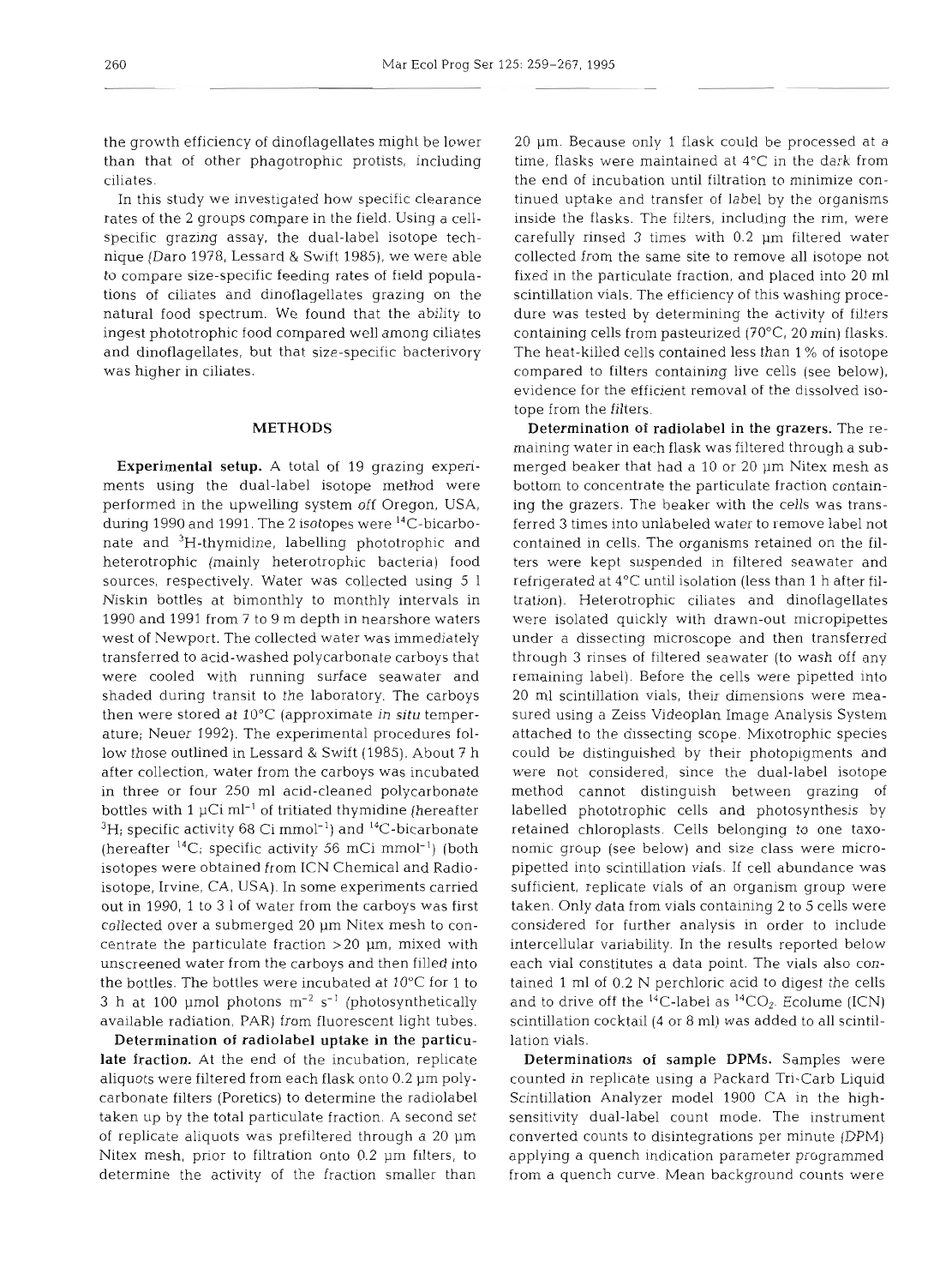obtained from measurements of several replicate vials containing scintillation cocktail and 0.1 m1 of filtered seawater from the last rinse water used for the protists. This last rinse water did not contain any radioactivity above background level. Final sample DPMs were obtained by subtracting the mean background DPM from the raw sample DPMs. The maximum  $2\sigma$  range determined for the lowest background samples (range 10 to 14 DPM) was between 10 and 13%.

The effective separation of the  ${}^{3}H$  and  ${}^{14}C$  counting regions by the liquid scintillation counter is critical when counting low-activity samples because of the overlap in electron energy spectra of the 2 isotopes. By running a series of low-count standards of either  ${}^{3}$ H or <sup>14</sup>C we determined that, for the low counts obtained for the single cell vials (less than 200 DPM), the separation of the counting ranges was effective and that no spill-over of the  $^{14}C$  electron emission region into the <sup>3</sup>H emission region occurred.

Taxonomic grouping and size determinations. The dinoflagellates were grouped into gymnodinoid and thecate forms. Gymnodinoid forms belonged to the order Gymnodiniales and thecate dinoflagellates were represented by the abundant genus *Protoperidinium* and cells of genera belonging to the *Diplopsalis* group (Dodge 1982, Neuer 1992). Among the heterotrophic ciliates, choreotrichs and cells of the genus *Tiarina* (Colepidae; Corliss 1979) were abundant (Neuer 1992). Tintinnids were classified to genus (mainly after Wailes 1939). We calculated biovolume of the isolated grazer cells by converting the linear dimensions determined with the image analysis system to geometric shapes as recommended in Edler (1979).

Rate calculations. The partitioning and transfer of label between water, prey and grazer during the incubation time is conceptualized by a 3 compartment model (Daro 1978):

Water 
$$
(q_1) \xrightarrow{\lambda_1}
$$
 Prey  $(q_2) \xrightarrow{\lambda_2}$  Grazer  $(q_3) \xrightarrow{\lambda_3}$ 

in which  $q$  is the activity of label in a compartment and  $\lambda$  the transfer rate between 2 compartments. The transfer between the compartments is modelled by differential equations and, assuming that  $q_1 \ge q_2$  and that  $\lambda_{3}$ , the rate of isotope recycling, is negligible (see below), grazing rate *h2* is given by

$$
\lambda_2 = 2q_3/(q_2 t) \tag{1}
$$

where  $q_2$  is the isotope incorporated in the prey compartment,  $q_3$  is the label in the grazer compartment, and *t* is time. The units of both compartments are DPM  $l^{-1}$  and, consequently, the unit of  $\lambda_2$  is time<sup>-1</sup>. In order to calculate a cell-specific grazing rate, we modify Eq. (1) by dividing both sides of the equation by the abundance of cells,  $A$  (cells  $l^{-1}$ ), so that

$$
\lambda_2/A = 2q_3/(A q_2 t) \tag{1'}
$$

By making  $\lambda_2' = \lambda_2/A$ , and  $q_3' = q_3/A$ , we obtain

$$
\lambda_2^* = 2q_3^*/(q_2 t) \tag{1'}
$$

where  $\lambda_2$ <sup>\*</sup> is the specific grazing rate with units of  $1$  cell<sup>-1</sup> time<sup>-1</sup>, and  $q_3$ <sup>\*</sup> the label incorporated into each grazer cell with units of DPM cell<sup>-1</sup>. Consequently, we can calculate the specific grazing rate  $\lambda_2$ <sup>+</sup> by measuring the label incorporated into each grazer cell or group of cells, and by determining  $q_2$ , the label incorporated into the prey compartment, and can thus express grazing rate as specific clearance rate with units of volume cleared per grazer cell and unit of time.

The conceptual background for applying Daro's model to the dual-label isotope technique is based on the assumption that  ${}^{14}C$  is taken up by phototrophic prey (autotrophic algae) and <sup>3</sup>H by heterotrophic prey (bacteria and/or other bacteriovores; Lessard & Swift 1985). During the incubation time of up to 3 h, most of the <sup>3</sup>H will be in the bacteria pool, however. Assuming an average abundance of bacteria and heterotrophic flagellates of  $10^6$  and  $10^3$  cells ml<sup>-1</sup>, respectively, and an average clearance rate on bacteria of 1 nl  $h^{-1}$  (E. Sherr & J. Gonzalez pers. comm.), only about 0.3% of the bacteria would be ingested by bacterivorous flagellates during the incubation period. Thus, when talking about ingestion of <sup>3</sup>H-labelled food sources, we will be using the expressions 'uptake of heterotrophic food sources' and 'bacterivory' interchangeably. To quantify the grazing impact (clearance rate) on a certain food source it is crucial to accurately determine the size range of the possible food source, i.e. which fraction of the labelled particulate matter to use as  $q_2$  in the denominator of Eq. (l"). For example, using Lessard & Swift's (1985) approach, the particulate fraction smaller than 20 µm was considered available prey to grazers larger than 20 um. This predator-prey size relationship is reasonable for suspension feeders such as choreotrich ciliates, but not for thecate dinoflagellates which feed with a pallium (an extension of their protoplast) and ingest a wide size range of prey organisms (Gaines & Taylor 1984, Jacobson & Anderson 1986). Also, gymnodinoid dinoflagellates larger than 20 µm are able to engulf prey larger than 20 µm (Neuer 1992, Jacobson & Anderson 1986, Hansen 1992). Therefore, for thecate dinoflagellates, gymnodinoids larger than 20 µm and *Tiarina*,  $q_2$  was defined as the activity in the total particulate fraction while the labelled particulate from the  $<$  20  $\mu$ m fraction was considered the available prey for choreotrichs and smaller gymnodinoids  $(\leq 20 \mu m)$ .

Several assumptions are implicit in Daro's (1978) model. It is assumed that regeneration or excretion of label during the incubation period is negligible. The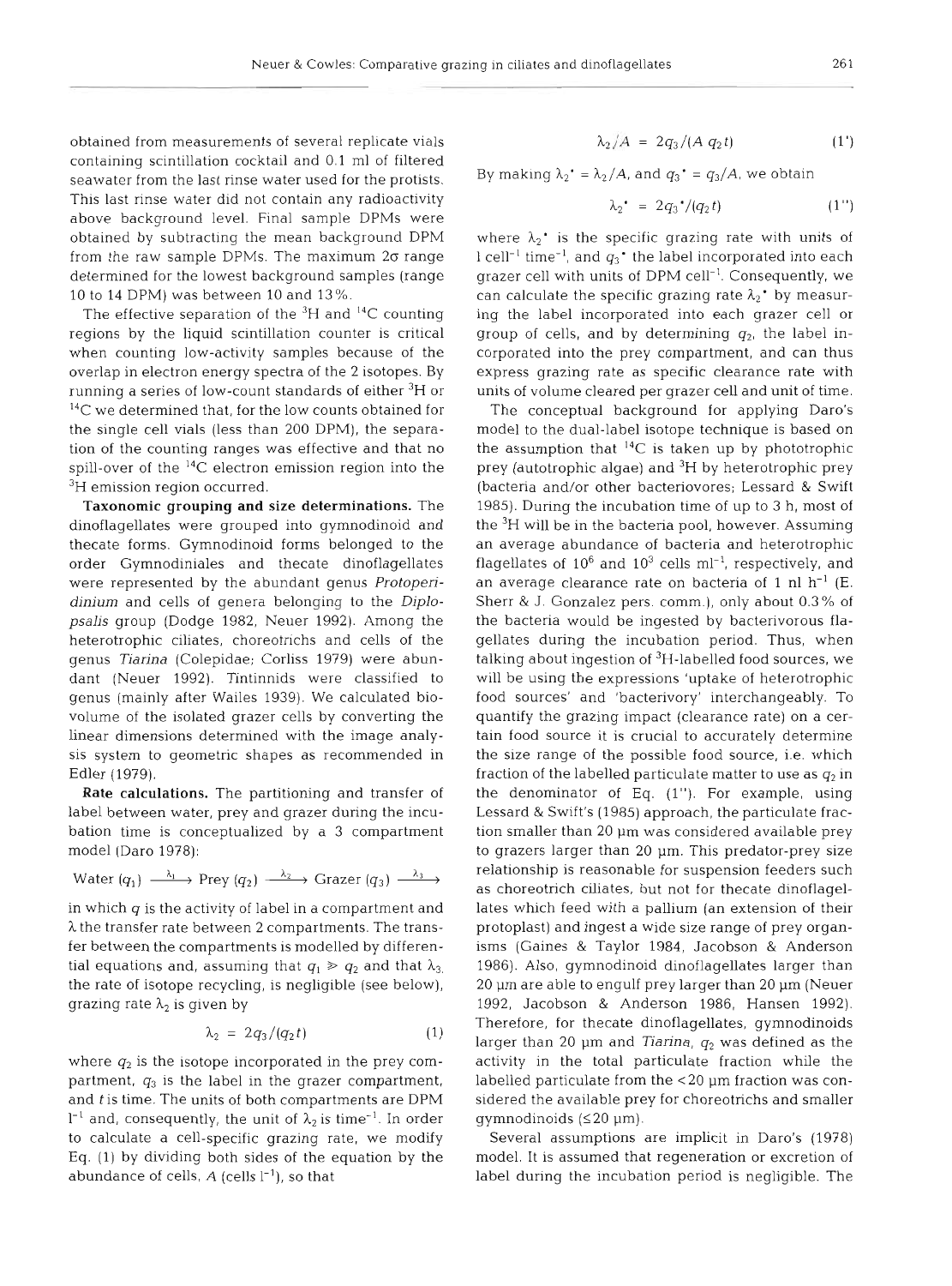assumption of negligible isotope recycling and excretion is supported by the observation that ingestion rate is linear within the first 3 h of incubation (Lessard & Swift 1985, Sherr et al. 1988, Hansen 1992, Neuer unpubl.). In addition, the model assumes that no label is taken up osmotically by the grazers or adsorbed to the surface of the cells. Lessard & Swift (1985) determined that direct uptake of thymidine was not a substantial part of the total uptake in heterotrophic dinoflagellates and that the measured uptake of label reflected feeding on particulates. We found less than 1 % adsorption of label to the particulate fraction following incubation of heat-killed water samples. No significant radioactivity was detected in isolated heatkilled cells (Lessard & Swift 1985).

Theoretically, clearance rates are constant within the range of food concentrations in which ingestion rates are linear with food concentration (see Frost 1972). In such a case, clearance rates can be compared among different individuals. In dilution experiments (Landry & Hassett 1982) conducted on the same dates, we found no evidence for non-linear feeding kinetics (Neuer & Cowles 1994). This implies that measured clearance rates on phototrophic food particles can be compared. However, we do not have data on feeding kinetics involving bacteria. The high specific clearance rates  $[>10^6$  body volumes (BV)  $h^{-1}$ ; see Table 1] for ciliates (Stenosemella) feeding on <sup>3</sup>H-labelled particulates were obtained on dates when bacterial biomass was low. This suggests that a threshold feeding response at low bacterial abundance might have occurred then. Microscopic investigation of the tintinnids using epifluorescence microscopy on DAPI stained samples did not reveal that bacteria were attached to the walls of the loricae.

Size-specific clearance rates (in fractions of BV  $h^{-1}$ ) were obtained by normalizing clearance rates by the biovolume of the grazer, thus expressing clearance rates in units of BV cleared per unit of time. Sizespecific clearance rates were used to compare feeding performances between ciliates and dinoflagellates while accounting for differences in size, and within a group to investigate the presence of a relationship with the size of the grazer. To determine size- clearance rate relationships, the loganthm of the specific clearance rates was regressed linearly with biovolume, applying the linear regression model with replicated design (Sokal & Rohlf 1981). In those protist groups where a size relationship was found, this allowed for the best correlation.

We calculated a food selectivity index for each vial to compare differential utilization of the natural food spectrum between and among ciliates and dinoflagellates. Selectivity was determined by dividing the clearance rate on 3H-labelled particulate matter by total

clearance (sum of clearance on  ${}^{3}H-$  and  ${}^{14}C-$ labelled particulates). Thus, a selectivity index close to 1 indicates a diet based on heterotrophic food sources, and a selectivity close to 0 points to a selection of phototrophic food sources in the diet.

### **RESULTS**

Table 1 presents all the data obtained on clearance rates and size-specific clearance rates for the 3 groups of phagotrophic protists investigated. Also presented are cell length and cell volume, which were used to calculate size-specific clearance rates. Background DPMs are also shown to enable comparisons with sample DPMs. At times, sample vials had activities close to or at background, in which cases the calculated clearance rate was zero.

Due to the washing procedure with the Nitex mesh which was used to remove the soluble radiolabel from the cells (see 'Methods'), most non-loricate ciliates were lost. Thus, the available ciliate cell abundance was so low that only rarely could more than 1 cell per vial be isolated. Vials containing only 1 cell were not considered for data analysis. The most abundant type isolated was cells of the tintinnid genus Stenosemella. Stenosemella and Helicostomella displayed the highest clearance rates on heterotrophic particulate matter  $(^{3}H$ -based rates) of all protist groups (Table 1). Thecate and gymnodinoid dinoflagellates had much lower rates of bacterivory. Gymnodinoids, on the other hand, had the highest clearance rates on phototrophic material, with ciliates and thecate dinoflagellates exhibiting lower rates (Table 1).

The mean size-specific clearance rates (clearance rates normalized to biovolume), separated into grazing on heterotrophic and phototrophic food sources, are shown with their 95% confidence intervals (CI) in Fig. 1. Ciliates had the highest size-specific clearance on heterotrophic food, with a mean of  $3.9 \times 10^5$  BV h<sup>-1</sup>, and the 95% CI ( $1.6 \times 10^5$  to  $9.5 \times 10^5$  BV h<sup>-1</sup>) did not overlap with those of the other 2 groups. Thecate and gymnodinoid dinoflagellates, consuming about an order of magnitude less <sup>3</sup>H-labelled food than the ciliates, had identical mean specific clearance rates of  $2.4 \times 10^4$  BV h<sup>-1</sup>. The 95% CI was narrower for the thecates  $(1.1 \times 10^4 \text{ to } 5.1 \times 10^4 \text{ BV h}^{-1})$  than for the gymnodinoid dinoflagellates ( $0.5 \times 10^4$  to  $1.2 \times 10^5$  BV h<sup>-1</sup>). However, gymnodinoid dinoflagellates clearly exhibited the highest mean specific clearance rates on phototrophic food sources  $(2.2 \times 10^5 \text{ BV h}^{-1})$ , twice as high as the ciliates  $(1.1 \times 10^5 \text{ BV h}^{-1})$  and almost 4 times higher than the thecate dinoflagellates ( $6.0 \times 10^4$  BV  $h^{-1}$ ). The 95% CI of ciliate size-specific herbivory (4.3  $\times$  $10<sup>4</sup>$  to  $3.6 \times 10<sup>5</sup>$  BV h<sup>-1</sup>) overlapped with those of the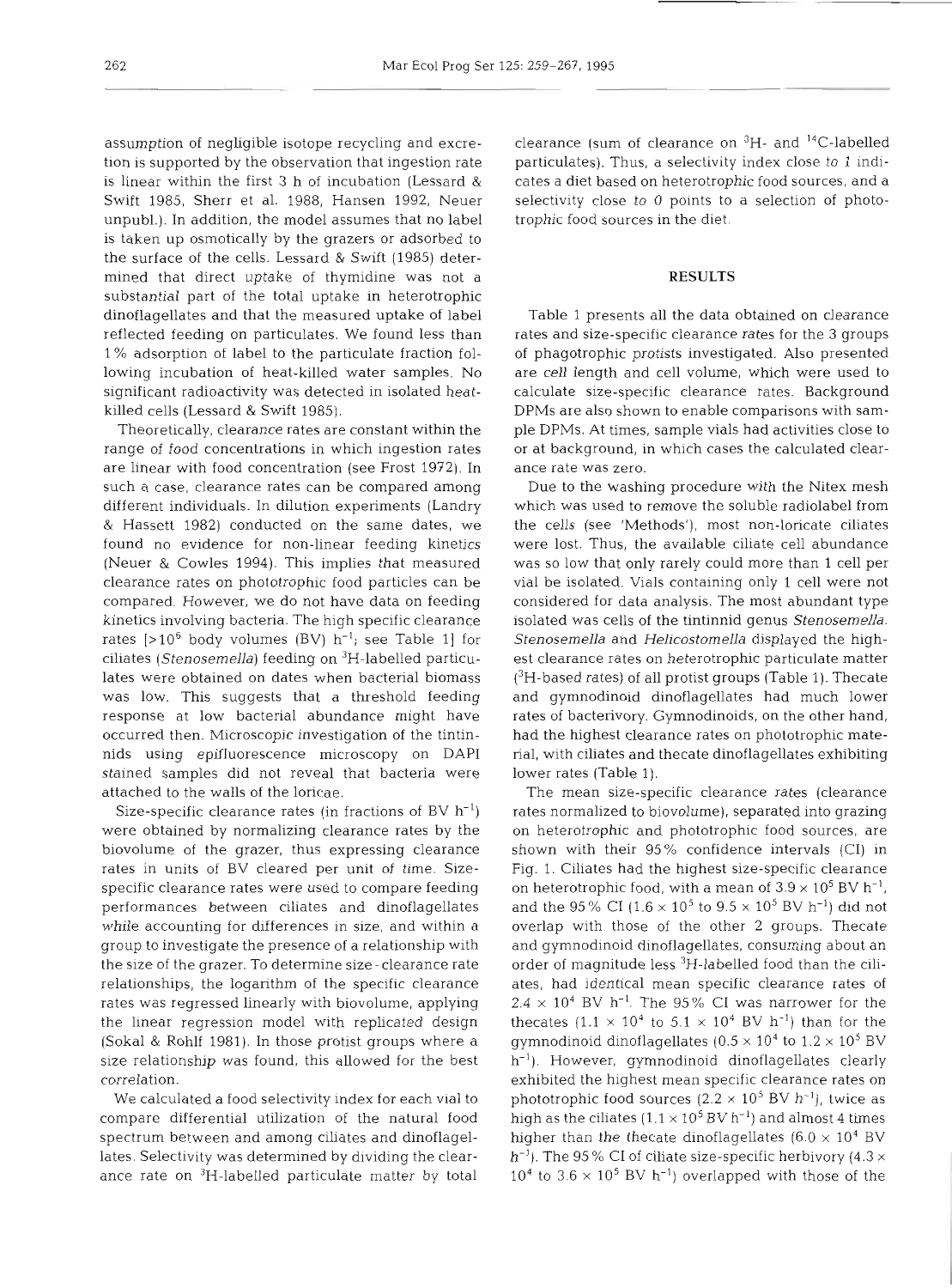263

| Group                    | Mean<br>cell length<br>$(\mu m)$ | Biovolume<br>$(10^4 \,\mathrm{\mu m}^3)$ | Cells<br>vial <sup>-1</sup>                        | $\rm{^{3}H}$ | $DPM$ vial <sup>-1</sup><br>$^{14}$ C | зH       | Bkg DPM<br>${}^{14}C$ |                | Clearance<br>rate<br>$\rm{^3H}$<br>14C |            | Log [specific<br>clearance $(BV h^{-1})$ ]<br>зh<br>$^{14}$ C |  |
|--------------------------|----------------------------------|------------------------------------------|----------------------------------------------------|--------------|---------------------------------------|----------|-----------------------|----------------|----------------------------------------|------------|---------------------------------------------------------------|--|
|                          |                                  |                                          |                                                    |              |                                       |          |                       |                |                                        |            |                                                               |  |
| <b>Ciliates</b>          |                                  |                                          |                                                    |              |                                       |          |                       |                |                                        |            |                                                               |  |
| cf. Stenosemella         | 100<br>100                       | 4.7<br>4.7                               | $\overline{\mathbf{c}}$<br>$\overline{\mathbf{c}}$ | 68<br>97     | 31<br>27                              | 14<br>12 | 12<br>12              | 21.5<br>21.0   | 6.7<br>7.3                             | 5.7<br>5.6 | 5.2<br>5.3                                                    |  |
|                          | 100                              | 4.7                                      | $\overline{c}$                                     | 83           | 18                                    | 12       | 12                    | 17.3           | 2.8                                    | 5.6        | 4.8                                                           |  |
|                          | 100                              | 4.7                                      | 3                                                  | 117          | 19                                    | 12       | 12                    | 17.4           | 2.2                                    | 5.6        | 4.7                                                           |  |
|                          | 100                              | 4.7                                      | 3                                                  | 151          | 13                                    | 12       | 12                    | 23.2           | 0                                      | 5.7        | nd                                                            |  |
|                          | 110                              | 5.2                                      | $\overline{\mathbf{c}}$                            | 57           | 16                                    | 17       | 12                    | 73.7           | 6.1                                    | 6.1        | 5.1                                                           |  |
|                          | 60                               | 1.4                                      | $\overline{c}$                                     | 47           | 30                                    | 17       | 13                    | 8.4            | 5.2                                    | 5.8        | 5.6                                                           |  |
|                          | 70                               | 2.1                                      | 3                                                  | 106          | 21                                    | 17       | 13                    | 16.8           | 1.7                                    | 5.9        | 4.9                                                           |  |
|                          | 70                               | 2.2                                      | $\overline{\mathbf{c}}$                            | 113          | 16                                    | 17       | 13                    | 27.1           | 1.6                                    | 6.1        | 4.9                                                           |  |
|                          | 70                               | 2.2                                      | $\overline{4}$                                     | 249          | 40                                    | 17       | 13                    | 59.9           | 7.2                                    | 6.4        | 5.5                                                           |  |
|                          | 70                               | 2.2                                      | 3                                                  | 176          | 24                                    | 17       | 13                    | 54.8           | 3.8                                    | 6.4        | 5.2                                                           |  |
|                          | 70                               | 2.2                                      | 4                                                  | 280          | 30                                    | 17       | 13                    | 67.7           | 4.6                                    | 6.5        | 5.3                                                           |  |
| cf. Helicostomella       | 80                               | 0.7                                      | 3                                                  | 45           | 19                                    | 18       | 13                    | 0.6            | 0.4                                    | 4.9        | 4.8                                                           |  |
|                          | 80                               | 0.7                                      | $\overline{c}$                                     | 41           | 15                                    | 18       | 13                    | 0.8            | 0.3                                    | 5.1        | 4.6                                                           |  |
| Non-loricate choreotrich | 60                               | 3.0                                      | $\overline{c}$                                     | 17           | 20                                    | 17       | 13                    | 0              | 2.2                                    | nd         | 4.9                                                           |  |
| Tiarina                  | 80                               | 3.2                                      | 3                                                  | 54           | 15                                    | 22       | 12                    | 0.5            | 1.8                                    | 4.2        | 4.7                                                           |  |
|                          | 80                               | 3.2                                      | 3                                                  | 41           | 23                                    | 22       | 12                    | 0.3            | 5.9                                    | 4.0        | 5.3                                                           |  |
|                          |                                  |                                          |                                                    |              |                                       |          |                       |                |                                        |            |                                                               |  |
| Dinoflagellates          |                                  |                                          |                                                    |              |                                       |          |                       |                |                                        |            |                                                               |  |
| Gymnodinoids             | 85                               | 2.7                                      | 2                                                  | 19           | 13                                    | 17       | 11                    | 0              | 0                                      | nd         | nd                                                            |  |
|                          | 85                               | 2.7                                      | 3                                                  | 497          | 65                                    | 17       | 11                    | 3.4            | 13.3                                   | 5.1        | 5.7                                                           |  |
|                          | 95                               | 5.2                                      | $\overline{c}$                                     | 122          | 53                                    | 17       | 11                    | 1.1            | 15.4                                   | 4.3        | 5.5                                                           |  |
|                          | 80                               | 3.4                                      | $\overline{2}$                                     | 67           | 64                                    | 15       | 12                    | 12.5           | 22.4                                   | 5.6        | 5.8                                                           |  |
|                          | 20                               | 0.4                                      | 2                                                  | 24           | 16                                    | 15       | 12                    | 1.2            | 5.8                                    | 5.5        | 6.1                                                           |  |
|                          | 120                              | 7.9                                      | $\overline{c}$                                     | 15           | 14                                    | 15       | 11                    | 0              | 4.2                                    | nd         | 4.7                                                           |  |
|                          | 120                              | 7.9<br>7.9                               | 3                                                  | 19           | 67                                    | 15       | 11                    | 0.5            | 54.1                                   | 3.8        | 5.8                                                           |  |
|                          | 120                              | 7.9                                      | 5<br>4                                             | 15<br>109    | 54<br>106                             | 15<br>15 | 11<br>11              | 0<br>2.2       | 5.1<br>14.2                            | nd<br>4.4  | 4.8<br>5.3                                                    |  |
|                          | 120<br>120                       | 7.9                                      | 2                                                  | 16           | 19                                    | 15       | 11                    | 0              | 2.2                                    | nd         | 4.4                                                           |  |
|                          | 120                              | 7.9                                      | $\overline{c}$                                     | 19           | 167                                   | 15       | 11                    | 0.1            | 21.6                                   | 3.1        | 5.4                                                           |  |
|                          | 120                              | 7.9                                      | 3                                                  | 19           | 48                                    | 15       | 11                    | 0.1            | 3.4                                    | 3.1        | 4.6                                                           |  |
|                          | 90                               | 3.0                                      | $\overline{c}$                                     | 19           | 55                                    | 15       | 11                    | 1.1            | 18.7                                   | 4.6        | 5.8                                                           |  |
|                          | 70                               | 2.0                                      | 2                                                  | 20           | 14                                    | 18       | 13                    | 0              | 0                                      | nd         | nd                                                            |  |
| Thecate dinoflagellates  | 25                               | 0.7                                      | 3                                                  | 16           | 18                                    | 12       | 12                    | 0.5            | 0.6                                    | 4.9        | 4.9                                                           |  |
|                          | 100                              | 13.1                                     | 3                                                  | 823          | 29                                    | 12       | 12                    | 78.9           | 1.7                                    | 5.8        | 4.1                                                           |  |
|                          | 40                               | 2.5                                      | 4                                                  | 16           | 22                                    | 12       | 12                    | 0.3            | 0.8                                    | 4.1        | 4.5                                                           |  |
|                          | 100                              | 11.3                                     | 3                                                  | 25           | 43                                    | 14       | 12                    | 1.3            | 0.7                                    | 4.1        | 3.8                                                           |  |
|                          | 30                               | 4.7                                      | $\overline{\mathbf{c}}$                            | 25           | 62                                    | 14       | 12                    | 2.0            | 1.6                                    | 4.6        | 4.5                                                           |  |
|                          | 40                               | 2.5                                      | $\overline{\mathbf{c}}$                            | 19           | 29                                    | 12       | 13                    | 0.6            | 1.6                                    | 4.4        | 4.8                                                           |  |
|                          | 100                              | 11.8                                     | $\overline{c}$                                     | 150          | 94                                    | 17       | 11                    | 4.2            | 5.1                                    | 4.6        | 4.6                                                           |  |
|                          | 100                              | 11.8                                     | 3                                                  | 214          | 223                                   | 17       | 11                    | 4.2            | 8.7                                    | 4.6        | 4.9                                                           |  |
|                          | 100                              | 11.8                                     | 2                                                  | 17           | 21                                    | 17       | 11                    | 0              | 0.6                                    | nd         | 3.7                                                           |  |
|                          | 20                               | 0.8                                      | $\overline{c}$                                     | 25           | 12                                    | 17       | 11                    | 0.3            | 0                                      | 4.6        | nd                                                            |  |
|                          | 30                               | $1.9$                                    | $\overline{\mathbf{c}}$                            | 24           | 26                                    | 17       | 11                    | 0.2            | 0.9                                    | 4.0        | 4.7                                                           |  |
|                          | 90                               | 6.9                                      | 3                                                  | 49           | 46                                    | 22<br>22 | 12                    | 0.4            | 17.5                                   | 3.8        | 5.4                                                           |  |
|                          | 120<br>20                        | 15.1<br>0.7                              | 5<br>3                                             | 86<br>48     | 218<br>23                             | 15       | 12<br>12              | 0.6<br>$5.2\,$ | 63.0<br>3.1                            | 3.6<br>5.9 | 5.6<br>5.6                                                    |  |
|                          | 120                              | 22.6                                     | $\overline{\mathbf{c}}$                            | 152          | 37                                    | 15       | 12                    | 33.2           | 10.7                                   | 5.2        | 4.7                                                           |  |
|                          | 40                               | $2.5\,$                                  | 2                                                  | 18           | 13                                    | 15       | 12                    | 0.7            | $\overline{0}$                         | 4.4        | nd                                                            |  |
|                          | 60                               | $2.5\,$                                  | $\overline{\mathbf{c}}$                            | 23           | 19                                    | 17       | 13                    | 4.1            | 2.4                                    | 5.2        | 5.0                                                           |  |
|                          | 40                               | 1.2                                      | 3                                                  | 22           | 23                                    | 17       | 13                    | 2              | 2.6                                    | 5.2        | 5.3                                                           |  |
|                          | 60                               | 5.7                                      | 2                                                  | 15           | 13                                    | 15       | 11                    | 0              | 0                                      | nd         | nd                                                            |  |
|                          | 90                               | 6.6                                      | 4                                                  | 32           | 94                                    | 15       | 11                    | 0.4            | 12.4                                   | 3.8        | 5.3                                                           |  |
|                          | 130                              | 57.5                                     | $\overline{\mathbf{c}}$                            | 42           | 73                                    | 15       | 11                    | 1.2            | 18.5                                   | 3.3        | 4.5                                                           |  |
|                          | 130                              | 57.5                                     | 2                                                  | 96           | 378                                   | 15       | 11                    | 3.1            | 51.0                                   | 3.7        | 4.9                                                           |  |
|                          | 140                              | 26.4                                     | $\overline{\mathbf{c}}$                            | 45           | 178                                   | 14       | 13                    | 1.2            | 19.9                                   | 3.7        | 4.9                                                           |  |
|                          | 140                              | 26.4                                     | 2                                                  | 39           | 70                                    | 14       | 13                    | 0.4            | 3.2                                    | 3.2        | 4.1                                                           |  |
|                          | 40                               | 1.7                                      | $\overline{\mathbf{c}}$                            | 17           | 45                                    | 21       | 12                    | $\theta$       | 7.2                                    | nd         | 5.6                                                           |  |
|                          | 25                               | 0.7                                      | 2                                                  | 15           | 18                                    | 21       | 12                    | 0              | 1.3                                    | nd         | 5.3                                                           |  |
|                          | 60<br>30                         | 7.1<br>1.1                               | 2<br>3                                             | 16<br>17     | 12<br>20                              | 21<br>16 | 12<br>12              | 0<br>0         | 0<br>0.1                               | nd<br>nd   | nd<br>4.0                                                     |  |
|                          |                                  |                                          |                                                    |              |                                       |          |                       |                |                                        |            |                                                               |  |

Table 1 Data summary of feeding experiments. Background (Bkg) DPM is mean of 3 to 6 replicates of samples of the last rinse water. nd: because of zero clearance rate these data could not be log transformed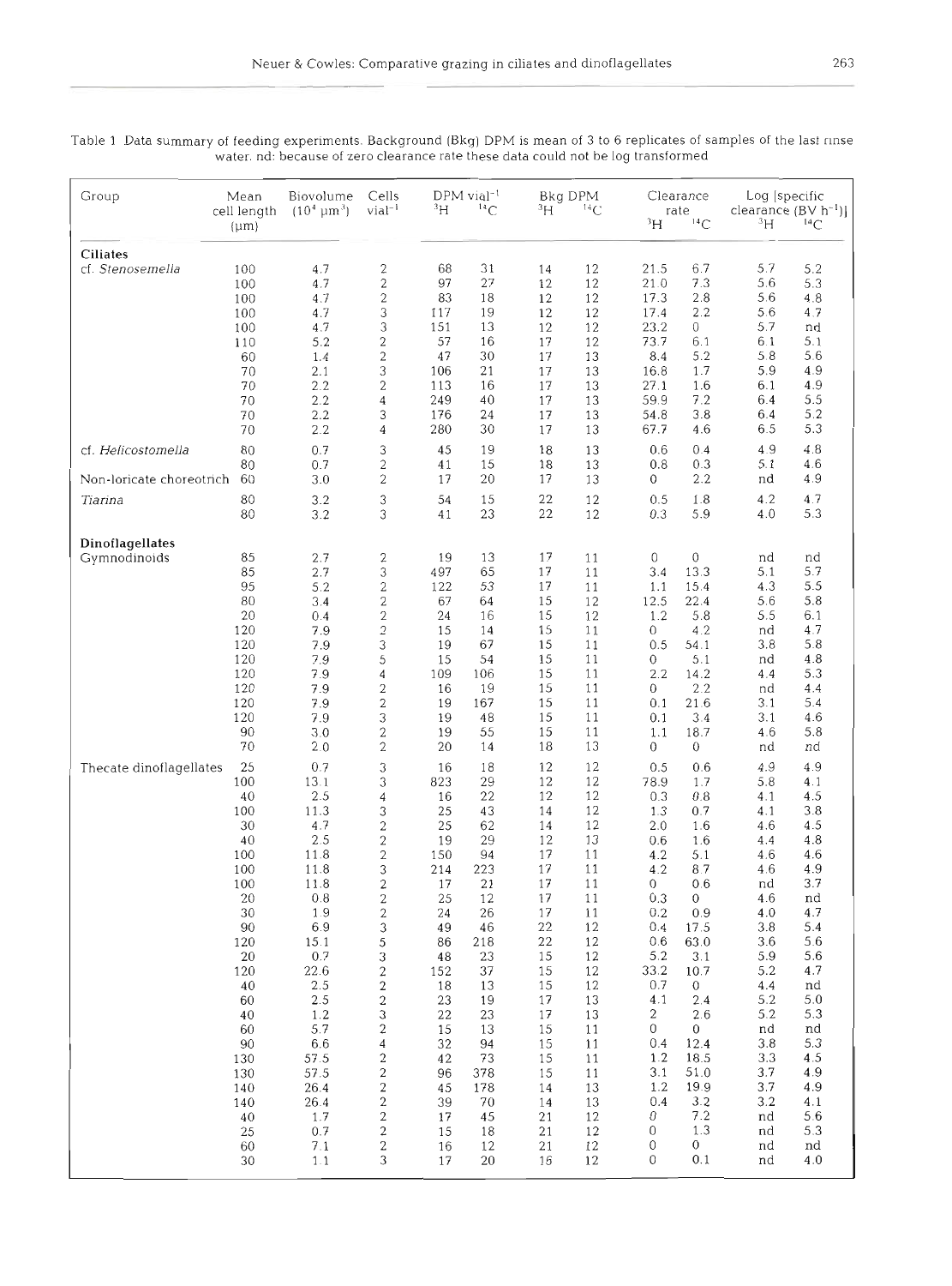

Fig. 1. Means and 95% confidence intervals of log specific clearance rates (in fractions of  $BV h^{-1}$ ) for heterotrophic and phototrophic food sources for the **3** grazer groups: ciliates (C), thecate dinoflagellates (T), and gymnodinoid dinoflagellates (G)

gymnodinoids  $(9.8 \times 10^4 \text{ to } 5.0 \times 10^5 \text{ BV h}^{-1})$  and thecate dinoflagellates  $(3.5 \times 10^4$  to  $1.0 \times 10^5$  BV h<sup>-1</sup>). But the 95 % C1 of size-specific herbivory by gymnodinoids and thecate dinoflagellates hardly overlapped at all.

*Stenosemella* and *Helicostomella* also had high selectivity indices, i.e. were mainly feeding on bacteria (Fig. 2a). However, other ciliates, such as *Tianna* which were abundant during late stages of phytoplankton blooms during the upwelling season (Neuer 1992) and the non-loricate choreotrich, mostly utilized phototrophic food sources (selectivity index of <0.3). A strong selection for phototrophic food particles was displayed by gymnodinoid dinoflagellates, with 8 of 12 data points having selectivity values of 0 (Fig. 2b). Thecate dinoflagellates displayed a range of feeding selectivities. Most thecate dinoflagellates selected phytoplankton over heterotrophic food sources and about half (12 of the 26 data points) had selectivity values ~0.2, i.e. were predominantly herbivorous (Fig. 2b). In none of the groups were the selectivity indices influenced by the size of the protists.

We investigated whether a size-relationship with specific clearance rate could be identified for the 3 protist groups. There was no such relationship for the ciliates, neither for feeding on heterotrophic nor on phototrophic food sources (Table 2). For thecate dinoflagellates only the size-dependency for feeding on bacteria was significantly different from zero (at 0.01 <sup>&</sup>lt;  $p < 0.05$ ), but the slope was very small. The relationship was non-significant for feeding on phototrophic food sources (Table 2). However, for the gymnodinoids, there was a clear relationship with size for both food sources, with larger cells clearing fewer body volumes per unit time than smaller cells. The slopes of the regressions were both significantly different from 0 (at p < 0.01; Fig. 3; Table 2), and 71 % and 55% of the



**Selectivity Index** 

Fig. 2. Frequency distribution of selectivity indices (ratio of clearance on <sup>3</sup>H-thymidine-labelled, heterotrophic food sources over the sum of clearance on <sup>3</sup>H- and <sup>14</sup>C-bicarbonate-labelled, phototrophic food) for (a) ciliates, (b) gymnodinoids, and (c) thecate dinoflagellates. High selectivity indices (>0.5) indicate a preference for heterotrophic food, lower values (<0.5) a preference for phototrophic food sources. Each data point represents 1 vial containing 2 to 5 cells of a group (size, taxon) of organism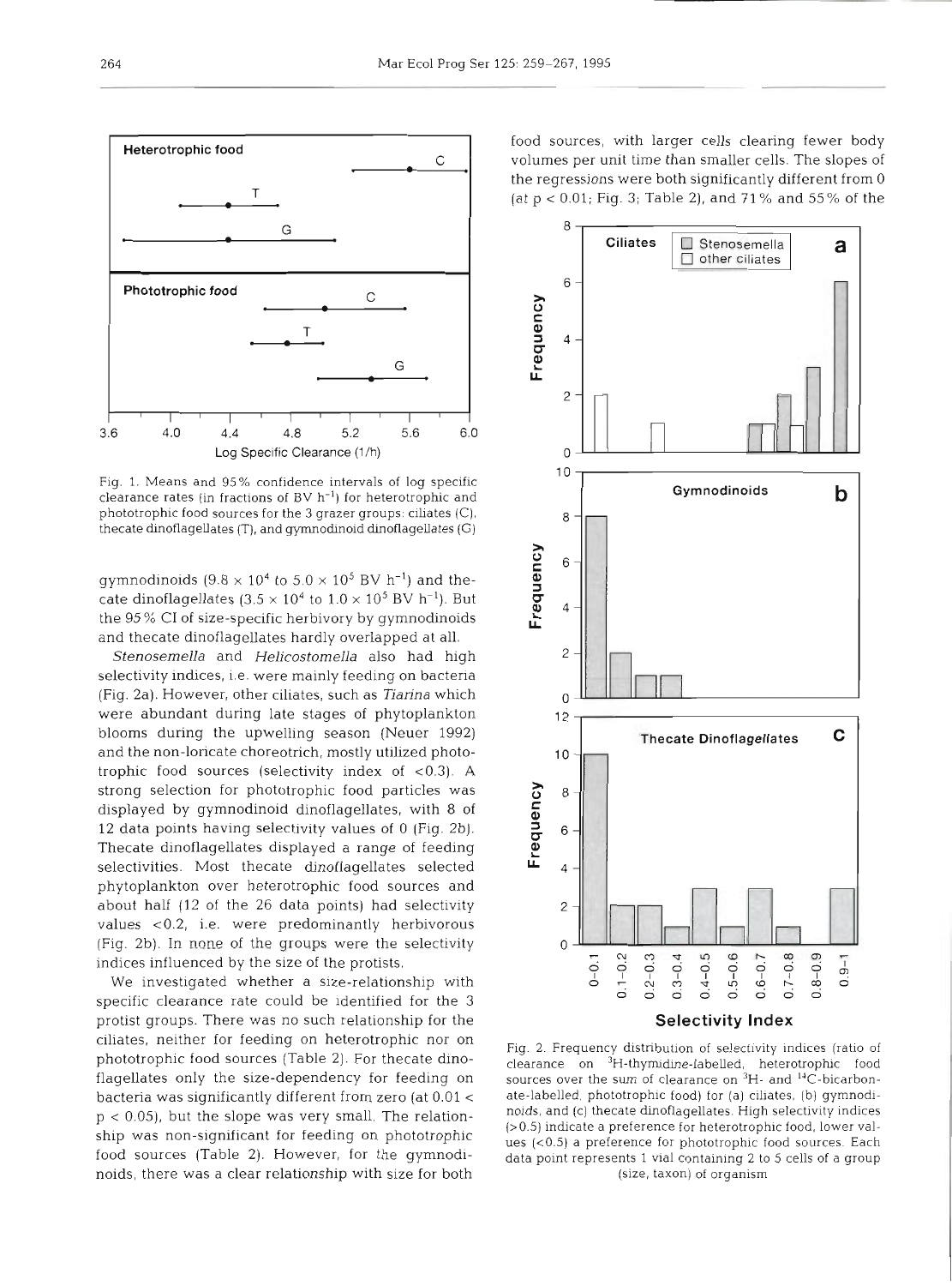Table 2. Summary of regression equations of log specific clearance rate (in fractions of BV  $h^{-1}$ ) as a function of grazer biovolume ( $\mu$ m<sup>3</sup>). The results are shown for both heterotrophic **(3H)** and autotrophic (I4C) food sources ns: slope of the straight line model is not significantly different from zero  $(p > 0.05)$ 

|                     |                | Ciliates        | Dinoflagellates |                 |                |      |  |  |
|---------------------|----------------|-----------------|-----------------|-----------------|----------------|------|--|--|
|                     |                |                 |                 | Thecate         | Gymnodinoid    |      |  |  |
|                     | 3 <sub>H</sub> | 14 <sup>2</sup> | <sup>3</sup> H  | 14 <sup>C</sup> | 3 <sub>H</sub> | 14C  |  |  |
| Intercept           | 5.59           | 5.05            | 4.71            | 4.90            | 5.77           | 6.22 |  |  |
| Slope $(x 10^{-5})$ | ns             | ns              | $-0.28$         | ns              | $-2.69 - 1.51$ |      |  |  |
| $R^2$               | 0.00           | 0.00            | 0.26            | 0.06            | 0.71           | 0.55 |  |  |

variability in log feeding rates on heterotrophic and phototrophic food could be explained by size. The intercept of the regression of specific clearance rates on size for phototrophic food sources was higher than that for heterotrophic food sources, supporting the selective utilization of phytoplankton found for this group.

# **DISCUSSION**

Using the dual-label isotope method we could compare feeding performances of ciliates and dinoflagellates grazing on the natural food spectrum under close to **!n** *situ* conditions. Accounting for the effects of cell size, we were able to compare size-specific clearance



Fig. **3.** Regression of log specific clearance rates (in fractions of BV  $h^{-1}$ ) versus biovolume  $(\mu m^3)$  on phototrophic  $(\bullet)$  and heterotrophic **(0)** food sources for gymnodinoid dinoflagellates. Marked data points: (1) maximum clearance rates obtained by Strom (1991) for a Gymnodinium sp. feeding on Isochrysis galbana; and (2) maximum clearance rate obtained by Hansen (1992) for Gyrodinium spirale feeding on Heterocapsa triquetrum

rates. Bacterivory of both groups of heterotrophic dinoflagellates was found to be very similar. However, gymnodinoid dinoflagellates had higher mean rates of herbivory than thecate dinoflagellates. Ciliates and heterotrophic dinoflagellates differed in their relative utilization of phototrophic and heterotrophic prey. Ciliates had much higher clearance rates on heterotrophic food sources than the gymnodinoid and thecate dinoflagellates. Gymnodinoid dinoflagellates had the highest clearance rates, both absolute and specific, on phototrophic food sources compared to thecate dinoflagellates and ciliates. Small cells of gymnodinoid dinoflagellates tended to have higher specific clearance rates than larger cells. Such size - clearance rate relationships could not be identified for the ciliates.

Specific ciliate bacterivory was investigated for pelagic ciliates (mostly spirotrichs and scuticociliates with a biovolume of 450 to  $1.8 \times 10^4$  µm<sup>3</sup>) by Sherr & Sherr (1987) using fluorescently labelled bacteria (FLB). The mean of the log specific clearance rates of their study (mean 5.05; 95 % CI: 4.82 to 5.27) is lower, but not significantly different (1-sample ANOVA, p < 0.05) from the mean of log specific clearance rates of this study (mean 5.59; 95% CI: 5.20 to 5.98; see also Fig. 1). In addition, log specific clearance rates obtained by the FLB method are also size independent  $(F-test)$ :  $p = 0.11$ ,  $R^2 = 0$ ). The agreement between the data of these methodologically different approaches shows that the high consumption of bacteria found by Sherr & Sherr (1987) is also possible for larger ciliates.

We also analyzed size-specific clearance rates on phytoplankton cells obtained in different culture studies for several species of choreotrich ciliates (data from Verity 1985, 1991, and Jonsson 1986; biovolume ranged from  $6.7 \times 10^3$  to  $1.2 \times 10^5$   $\mu$ m<sup>3</sup>). The mean of the maximum log specific clearance rates was  $5.1 \; \rm h^{-1}$  $(95\% \text{ CI: } 4.86 \text{ to } 5.35 \text{ h}^{-1})$  which was not different from the mean of log specific clearance rates obtained in this study (5.03; 95 % CI: **4.63** to 5.56; Fig. 1). There was also no significant relationship of log specific clearance rates with size (*F*-test:  $p = 0.72$ ,  $R^2 = 0$ ).

The independence of specific clearance rates with size found for planktonic ciliates contradicts earlier findings by Fenchel (1980) who found a significant size-relationship for benthic ciliates (size range 600 to  $5\times 10^4$   $\mu$ m $^3$ ) feeding on bacteria-sized latex beads. The negative slope of his data (as a double logarithmic presentation) is close to 0.25, which is comparable to the general allometric relationships found for growth and specific metabolic rates (see Moloney & Field 1989 for a review). The apparently contradictory constancy of specific clearance rates found for planktonic ciliates (in this study, Sherr & Sherr 1987, and data compiled from Verity 1985, 1991, and Jonsson 1986) could be caused by several factors. For example, interspecific or inter-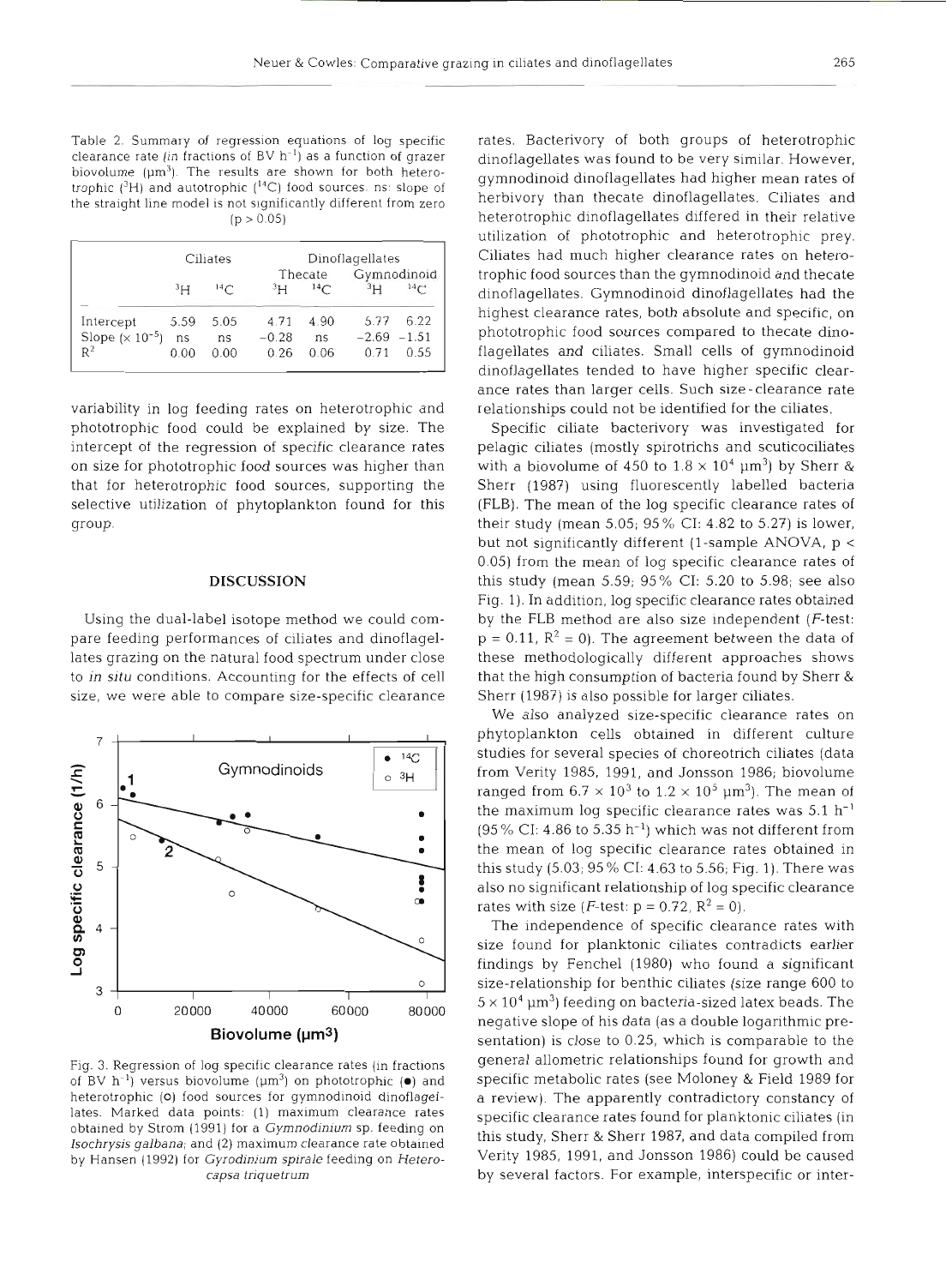generic variability in clearance rates and food selectivity (see Fig. 1) may obscure a size relationship. Furthermore, Fenchel (1980) found that in suspension feeders such as ciliates, clearance rates are nearly proportional to the optimal prey size range. Thus, if ciliates are offered a natural food spectrum, larger ciliates will ingest larger prey and thus exhibit larger clearance rates which would compensate for a negative relationship of specific clearance rates with size. The question of a size dependency of clearance rates in the field deserves further attention since it determines how prey populations are affected by the size distribution of the grazers.

Strom & Buskey (1993) found log specific clearance rates of  $4.62$  h<sup>-1</sup> in laboratory experiments for the thecate dinoflagellate Oblea *rofundata* (biovolume  $4849 \mu m^3$ ) feeding on its preferred food, the diatom *Ditylum brightwellii.* This rate agrees very well with the mean log specific clearance rate for herbivory found in our study  $(4.78 \text{ h}^{-1})$ ; Fig. 1). Lessard & Swift (1985) show clearance rates for thecate dinoflagellates similar to our data when applying the dual-label isotope method in North Atlantic waters, with a median of 1.9 and 3.3  $\mu$ l h<sup>-1</sup> for feeding on heterotrophic and phototrophic food sources, respectively. They also found that many thecate dinoflagellates preferred phototrophic cells as food, but many cells exhibited less selective feeding behaviour.

Many thecate dinoflagellates feed with a pallium, a pseudopod with which they enclose diatoms or even chains of diatoms. But some thecate dinoflagellates have also been observed to capture small detrital particles with attached bacteria (Jacobson & Anderson 1986; see Schnepf & Elbrachter 1992 for a review). Thus, it is not surprising to find conditions under which thecate dinoflagellates show unselective feeding.

Gymnodinoid grazing on phytoplankton cells has been previously investigated in laboratory and microcosm studies (Bjørnsen & Kuparinen 1991, Strom 1991, Hansen 1992). We included the maximum specific clearance rates obtained in the studies by Strom (1991) and Hansen (1992) in Fig. 3. Including these data points in our regression of size-specific clearance rates on phototrophic particles, we find a very good agreement, with the regression parameters changing only slightly (intercept 6.1, slope  $-1.34 \times 10^{-5}$ ,  $R^2 = 0.56$ ). The experimental result obtained by Bjørnsen & Kuparinen (1991) (specific clearance rate of only  $0.12 \times$  $10^6$  h<sup>-1</sup> at a biovolume of 1000  $\mu$ m<sup>3</sup>) was not considered because of the large difference in temperature  $(1^{\circ}C,$ versus 10 to 15°C in Strom 1991, Hansen 1992 and the present study). Because of the strong size-clearance rate relationship found for gymnodinoid dinoflagellates, their importance as herbivores will depend on their size distribution. Small cells (around  $10^3 \mu m^3$ )

have log specific clearance rates an order of magnitude higher (6.2 h<sup>-1</sup>) than those of ciliates (5.03 h<sup>-1</sup>) or thecate dinoflagellates  $(4.78 \text{ h}^{-1})$  of the same size. But this difference decreases gradually as size-specific rates of gymnodinoids decrease with increasing cell size. At a cell size of  $10<sup>5</sup> \mu m<sup>3</sup>$ , log specific clearance rates of all groups become approximately equal  $(4.7 h<sup>-1</sup>)$ .

Our results indicate that gymnodinoids feed more specifically on phototrophic than on heterotrophic food (Fig. 2a). We and other researchers observed gymnodinoids with ingested diatoms and phototrophic dinoflagellates in their food vacuoles (see also Hansen 1991 for a review). Gymnodinoid dinoflagellates often cooccur in the field with blooms of large diatoms or chains of diatoms (see Hansen 1991, Neuer 1992). Gymnodinoids also were found to feed on nanoflagellates and Synechococcus (Kofoid & Swezy 1921, Strom 1991, Schnepf & Elbrachter 1992). But so far, rates of bacterivory have not been reported. Smaller forms are probably routinely included in the functional group of heterotrophic nanoflagellates which have been shown to be bacterivorous (e.g. Sherr & Sherr 1991). Because of the strong relationship of specific clearance rate with size found in this study, the size frequency distribution of gymnodinoids in the field will have a large influence on the importance of gymnodinoids as bacterivores. Based on the size - clearance rate relationships found here (Table 2), smaller forms  $\left($  < 10000  $\mu$ m<sup>3</sup>) have log specific clearance rates on bacteria equal to or larger than those of ciliates. Larger-sized cells  $(>50000 \mu m^3)$ , however, have log specific clearance rates on bacteria smaller than those of ciliates and thecate dinoflagellates of the same size.

The comparison of size-specific feeding rates of ciliates and dinoflagellates investigated in our study has shown that mean specific rates of herbivory are similar between the groups, but that ciliates display higher specific rates of bacterivory. An interesting difference exists between gymnodinoid and thecate dinoflagellates: while rates of bacterivory are similar, herbivory is much higher in gymnodinoid forms. A strong relationship of size with specific clearance rates found for the gymnodinoid dinoflagellates indicates that in assessing the impact of ciliates and dinoflagellates on their prey, size distributions of the grazers in the field need to be considered.

*Acknowledgements.* We thank L. Fessenden and M.-L. Dickson for help at sea and the Captains of the RV 'Saccajawea' for their cooperation. P. A. Wheeler is gratefully acknowledged for support and laboratory space at the Hatfield Marine Science Center. Newport, Oregon. G Taghon and R. Greene provided and helped with the Image Analysis system Thoughtful suggestions by F. Garcia-Pichel, E. and B. Sherr, S. Gregory and M. Abbott and anonymous reviewers improved the manuscript. This work was supported by NSF grant OCE-8620174 to T.C., J. Mourn and P. Wheeler.